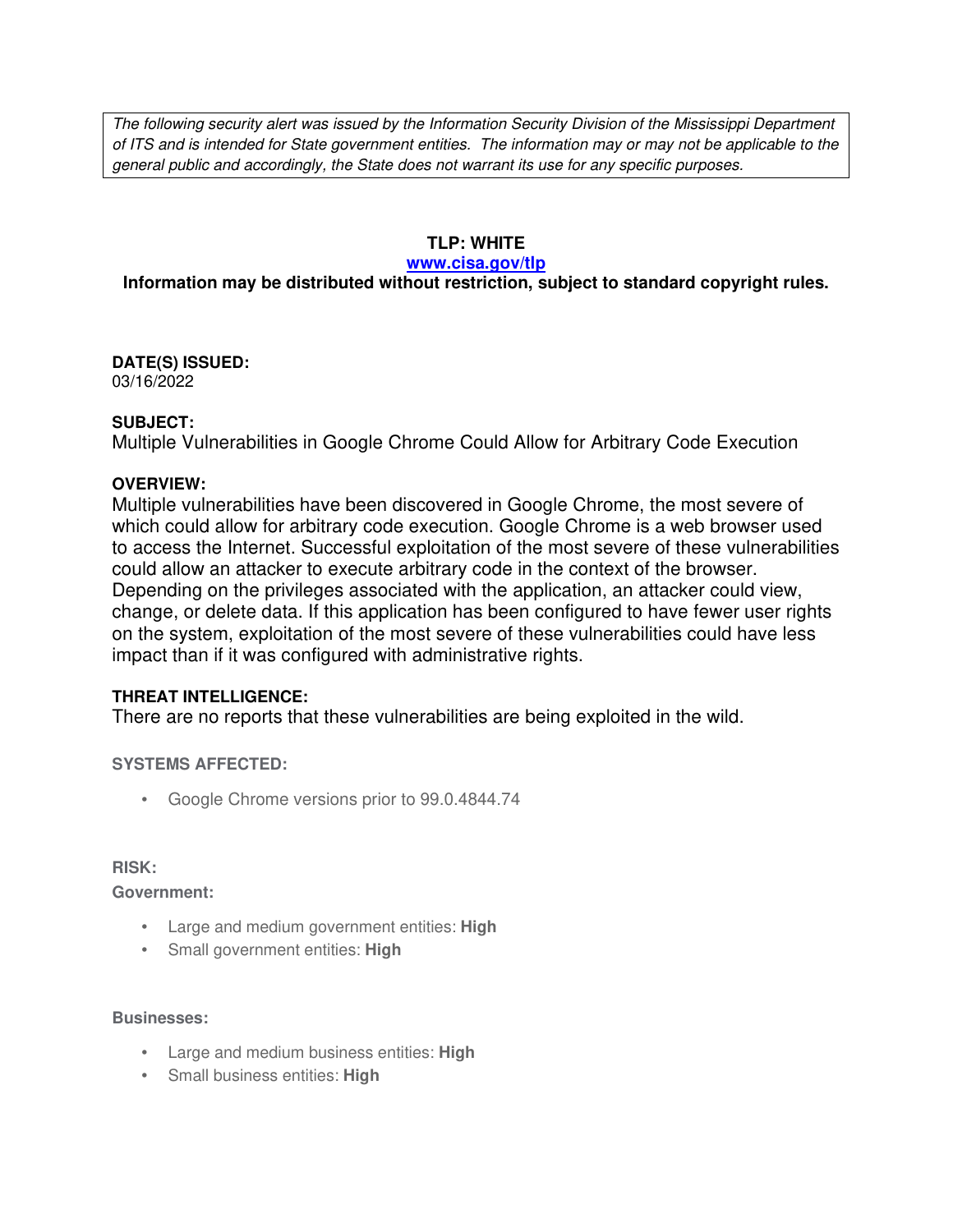## **Home users: Low**

# **TECHNICAL SUMMARY:**

Multiple vulnerabilities have been discovered in Google Chrome, the most severe of which could allow for arbitrary code execution. Details of the vulnerabilities are as follows:

- CVE-2022-0971: Use after free in Blink Layout
- CVE-2022-0972: Use after free in Extensions
- CVE-2022-0973: Use after free in Safe Browsing
- CVE-2022-0974: Use after free in Splitscreen
- CVE-2022-0975: Use after free in ANGLE
- CVE-2022-0976: Heap buffer overflow in GPU
- CVE-2022-0977: Use after free in Browser UI
- CVE-2022-0978: Use after free in ANGLE
- CVE-2022-0979: Use after free in Safe Browsing
- CVE-2022-0980: Use after free in New Tab Page

Successful exploitation of the most severe of these vulnerabilities could allow an attacker to execute arbitrary code in the context of the browser. Depending on the privileges associated with the application, an attacker could view, change, or delete data. If this application has been configured to have fewer user rights on the system, exploitation of the most severe of these vulnerabilities could have less impact than if it was configured with administrative rights.

### **RECOMMENDATIONS:**

# We recommend the following actions be taken:

- Apply the stable channel update provided by Google to vulnerable systems immediately after appropriate testing.
- Run all software as a non-privileged user (one without administrative privileges) to diminish the effects of a successful attack.
- Remind users not to visit un-trusted websites or follow links provided by unknown or untrusted sources.
- Inform and educate users regarding the threats posed by hypertext links contained in emails or attachments especially from un-trusted sources.

# Apply the Principle of Least Privilege to all systems and services.

# **REFERENCES:**

# **Google:**

https://chromereleases.googleblog.com/2022/03/stable-channel-update-fordesktop\_15.html